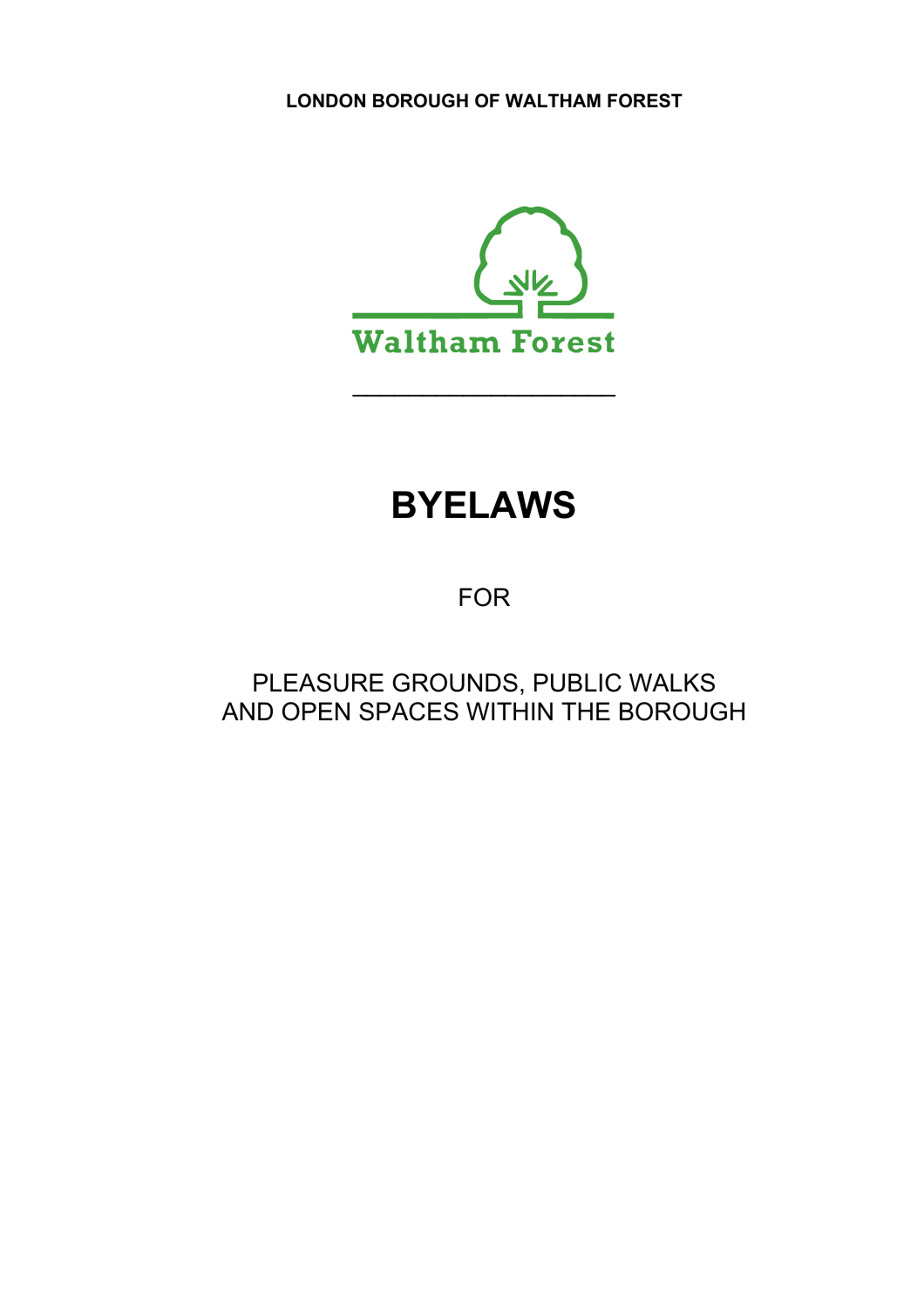#### **LONDON BOROUGH OF WALTHAM FOREST**

#### **PLEASURE GROUNDS, PUBLIC WALKS AND OPEN SPACES**

Byelaws made by The London Borough of Waltham Forest under Section 164 of the Public Health Act 1875 and Sections 12 and 15 of the Open Spaces Act 1906 with respect to pleasure grounds, public walks and open spaces.

#### **INTERPRETATION**

1. In these byelaws "the Council" means the London Borough of Waltham Forest; "the ground" means each of the grounds listed in Schedule 1 to these byelaws.

#### **OPENING TIMES**

2. On any day on which any ground listed in Schedule 2 to these byelaws is open to the public, no person shall enter it before the time, or enter or remain in it after the time, indicated by a notice placed in a conspicuous position at the entrance to the ground.

#### **VEHICLES**

- 3 (1) No person shall, without reasonable excuse, ride or drive a cycle, motor cycle, motor vehicle or any other mechanically propelled vehicle in the ground, or bring or cause to be brought into the ground a motor cycle, motor vehicle, trailer or any other mechanically propelled vehicle (other than a cycle), except in any part of the ground where there is a right of way for that class of vehicle.
	- (2) No person shall, without reasonable excuse, ride a cycle, except in any part of the ground where there is a right of way for cycles, or along such routes as may be fixed by the Council and indicated by signs placed in conspicuous positions in the ground.
	- (3) If the Council has set apart a space in the ground for use by vehicles of any class, this byelaw shall not prevent the riding or driving of those vehicles in the space so set apart, or on a route, indicated by signs placed in conspicuous positions, between it and the entrance to the ground.
	- (4) This byelaw shall not extend to invalid carriages.
	- (5) In this byelaw:

"cycle" means a bicycle, a tricycle, or a cycle having four or more wheels, not being in any case a motor cycle or motor vehicle;

"invalid carriage" means a vehicle, whether mechanically propelled or not, the unladen weight of which does not exceed 150 kilograms, the width of which does not exceed 0.85 meters and which has been constructed or adapted for use for the carriage of one person, being a person suffering from some physical defect or disability and is used solely by such a person;

"motorcycle" means a mechanically propelled vehicle, not being an invalid carriage, with less than four wheels and the weight of which unladen does not exceed 410 kilograms

"motor vehicle" means a mechanically propelled vehicle, not being an invalid carriage, intended or adapted for use on roads;

"trailer" means a vehicle drawn by a motor vehicle, and includes a caravan.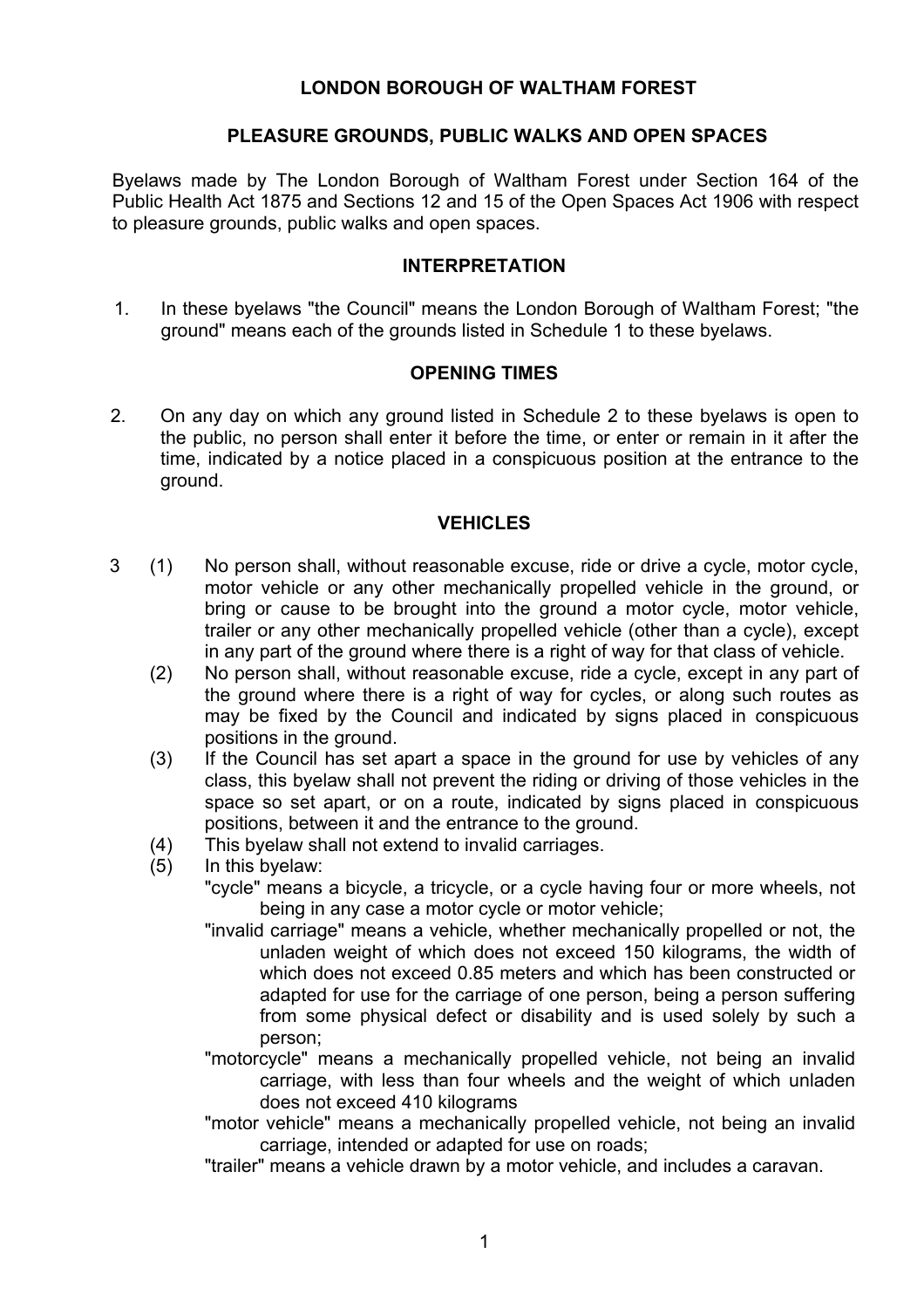#### **HORSES**

- 4. No person shall in the ground intentionally or negligently ride a horse to the danger of any other person using the ground.
- 5. No person shall, except in the exercise of any lawful right or privilege, ride a horse in the ground.

#### **CLIMBING**

6. No person shall, without reasonable excuse, climb any wall or fence in or enclosing the ground, or any tree, or any barrier, railing, post or other structure.

#### **REMOVAL OF STRUCTURES**

7. No person shall, without reasonable excuse, remove from or displace in the ground any barrier, railing, post or seat, or any part of any structure or ornament, or any implement provided for use in the laying out or maintenance of the ground.

#### **ERECTION OF STRUCTURES**

8. No person shall in the ground, without the consent of the Council, erect any post, rail, fence, pole, tent, booth, stand, building or other structure.

#### **CAMPING**

9. No person shall in the ground, without the consent of the Council, erect a tent or use any vehicle, including a caravan, or any other structure for the purpose of camping, except in any area which may be set apart and indicated by notice as a place where camping is permitted.

#### **CHILDREN'S PLAY AREAS**

- 10. (1) No person who has attained the age of 7 years shall enter or remain in the childrens play area which, by a notice placed on or near thereto has been set apart by the Council for the exclusive use of persons under the age of 7 years in any of the grounds listed in Schedule 5 to these byelaws,
	- (2) This byelaw shall not apply to any person who is **bona fide** in charge of a child under the age of 7 years.
- 11. (1) No person who has attained the age of 12 years shall enter or remain in the childrens play area which, by a notice placed on or near thereto has been set apart by the Council for the exclusive use of persons under the age of 12 years in any of the grounds listed in Schedule 6 to these byelaws.
	- (2) This byelaw shall not apply to any person who is **bona fide** in charge of a child under the age of 12 years.

### **CHILDREN'S PLAY APPARATUS**

12. (1) No person who has attained the age of 7 years shall use any apparatus in the grounds listed in Schedule 5 to these byelaws which, by a notice placed on or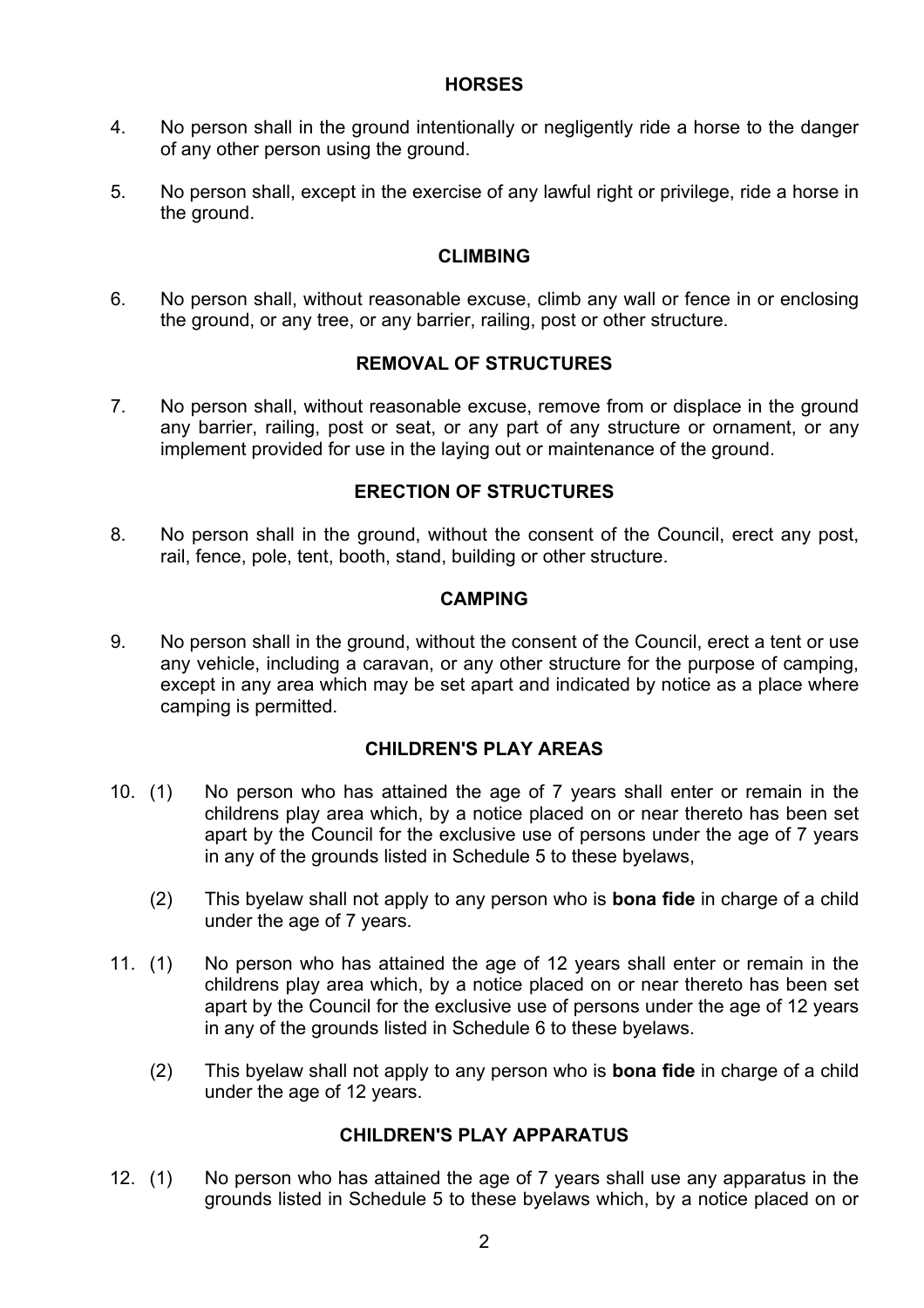near thereto, has been set apart by the Council for the exclusive use of persons under the age of 7 years.

(2) No person who has attained the age of 12 years shall use any apparatus in the grounds listed in Schedule 6 to these byelaws which, by a notice placed on or near thereto, has been set apart by the Council for the exclusive use of persons under the age of 12 years.

#### **BALL GAMES**

13. No person shall play or take part in any ball game in any of the grounds listed in Schedule 3 to these byelaws.

#### **TRADING**

14. No person shall in the ground, without the consent of the Council, sell, or offer or expose for sale, or let to hire, or offer or expose for letting to hire, any commodity or article.

#### **GRAZING**

15. No person shall, without the consent of the Council, turn out or permit any animal to graze in the ground.

#### **PROTECTION OF FLOWER BEDS, TREES, GRASS, ETC.**

- 16. No person who brings or causes to be brought into the ground a vehicle shall wheel or park it over or upon:
	- (a) any flower bed, shrub or plant, or any ground in the course of preparation as a flower bed, or for the growth of any tree, shrub or plant; or
	- (b) any part of the ground where the Council, by a notice placed in a conspicuous position in the ground, prohibits its being wheeled or parked.
- 17. No person shall in the ground enter upon:
	- (a) any flower bed, shrub or plant, or any ground in the course of preparation as a flower bed, or for the growth of any tree, shrub or plant; or
	- (b) any part of the ground set aside for the renovation of grass or turf, where adequate notice to keep off such grass or turf is exhibited.

#### **REMOVAL OF SUBSTANCES**

18. No person shall remove from or displace in the ground any stone, soil or turf, or the whole or any part of any plant, shrub or tree.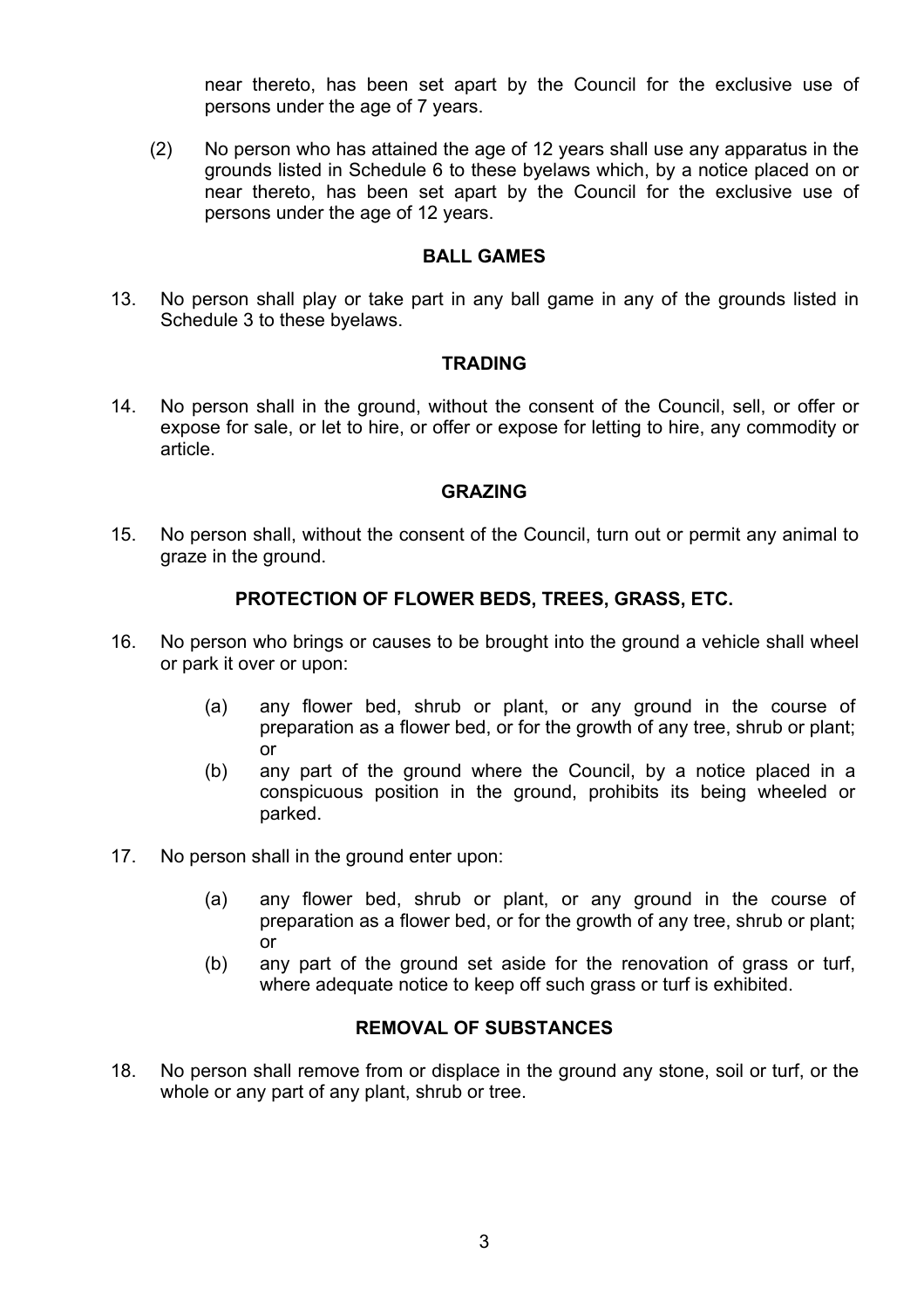#### **GAMES**

- 19. Where the Council has, by a notice placed in a conspicuous position in the ground, set apart an area in the ground for the playing of such games as may be specified in the notice, no person shall:
	- (a) play in such an area any game other than the game for which it has been set apart;
	- (b) use any such area so as to give reasonable grounds for annoyance to any person already using that area for any purpose for which it has been set apart; or
	- (c) play any game so specified in any other part of the ground in such a manner as to exclude any person not playing the game from the use of that part;
	- (d) when the area is already occupied by other players begin to play thereon without their permission;
	- (e) where the exclusive use of the area has been granted by the Council for the playing of a match, play on that area later than a quarter of an hour before the time fixed for the beginning of the match unless taking part therein; or
	- (f) except where the exclusive use of the area has been granted by the Council for the playing of a match in which he is taking part, use the area for a longer time than two hours continuously, if any other player or players make known to him a wish to use the area.
- 20. No person shall, in any area of the ground which may have been set apart by the Council for any game, play any game when the state of the ground or other cause makes it unfit for use and a notice is placed in a conspicuous position prohibiting play in that area of the ground.
- 21. (1) No person shall in the ground play any game:
	- (a) so as to give reasonable grounds for annoyance to any other person in the ground; or
	- (b) which is likely to cause damage to any tree, shrub or plant in the ground,
	- (2) This byelaw shall not extend to any area set apart by the Council for the playing of any game.

#### **ARCHERY**

22. No person shall in the ground, except in connection with an event organised by or held with the consent of the Council, engage in the sport of archery.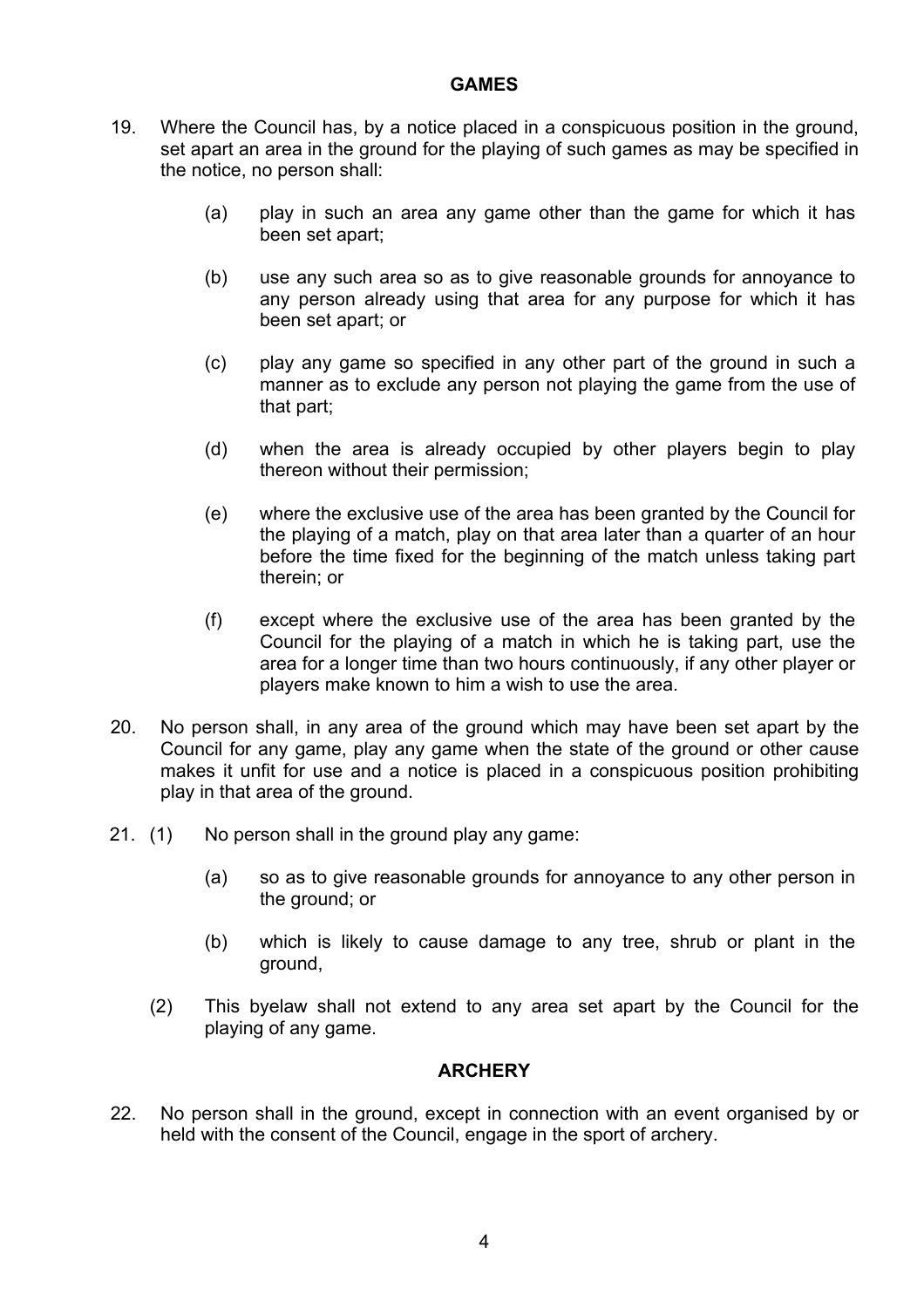#### **FIELD SPORTS**

23. No person shall in the ground, except in connection with an event organised by or held with the consent of the Council, engage in the sport of javelin or discus throwing or shot-putting.

#### **GOLF**

- 24. No person shall in the ground drive, chip or pitch a hard golf ball, except on land set aside by the Council for use as a golf course, golf driving range, golf practice area or putting course.
- 25. No person resorting to the golf course referred to in the preceding byelaw for the purpose of playing or taking part in the game shall:
	- (a) play or take part in that game when a notice is set up in some conspicuous position prohibiting play on the golf course or any part thereof;
	- (b) commence to play, unless he is the holder of a season or periodical ticket, until he has obtained from the golf professional/agent/ officer of the Council in charge of the golf course a ticket entitling him to play, which ticket shall be retained and shown on demand to any authorised officer of the Council;
	- (c) having completed a round, or desisted from playing before completing a round, commence to play again until he has complied with paragraph (b) of this byelaw.
- 26. No person resorting to the golf course referred to in the preceding byelaw shall on the golf course offer his service for hire as an instructor without the consent of the Council.
- 27. No person other than a person taking part in the game of golf or a person accompanying such a person shall, except in the exercise of lawful right or privilege, walk or run across or over or traverse the golf course.
- 28. No person shall on the golf course play or take part in any game other than the game of golf.

#### **CRICKET**

29. No person shall use any cricket ball, except in any part of the ground which, by a notice placed in a conspicuous position in the ground, has been set aside as an area where a cricket ball may be used.

#### **SKATE BOARDING AND ROLLER SKATING**

30. No person shall in the ground skate on rollers, skateboards, wheels or other mechanical contrivances in such a manner as to cause danger or nuisance or give reasonable grounds for annoyance to other persons in the ground.

#### **MISSILES**

31. No person shall in the ground, to the danger or annoyance of any other person in the ground, throw or discharge any missile.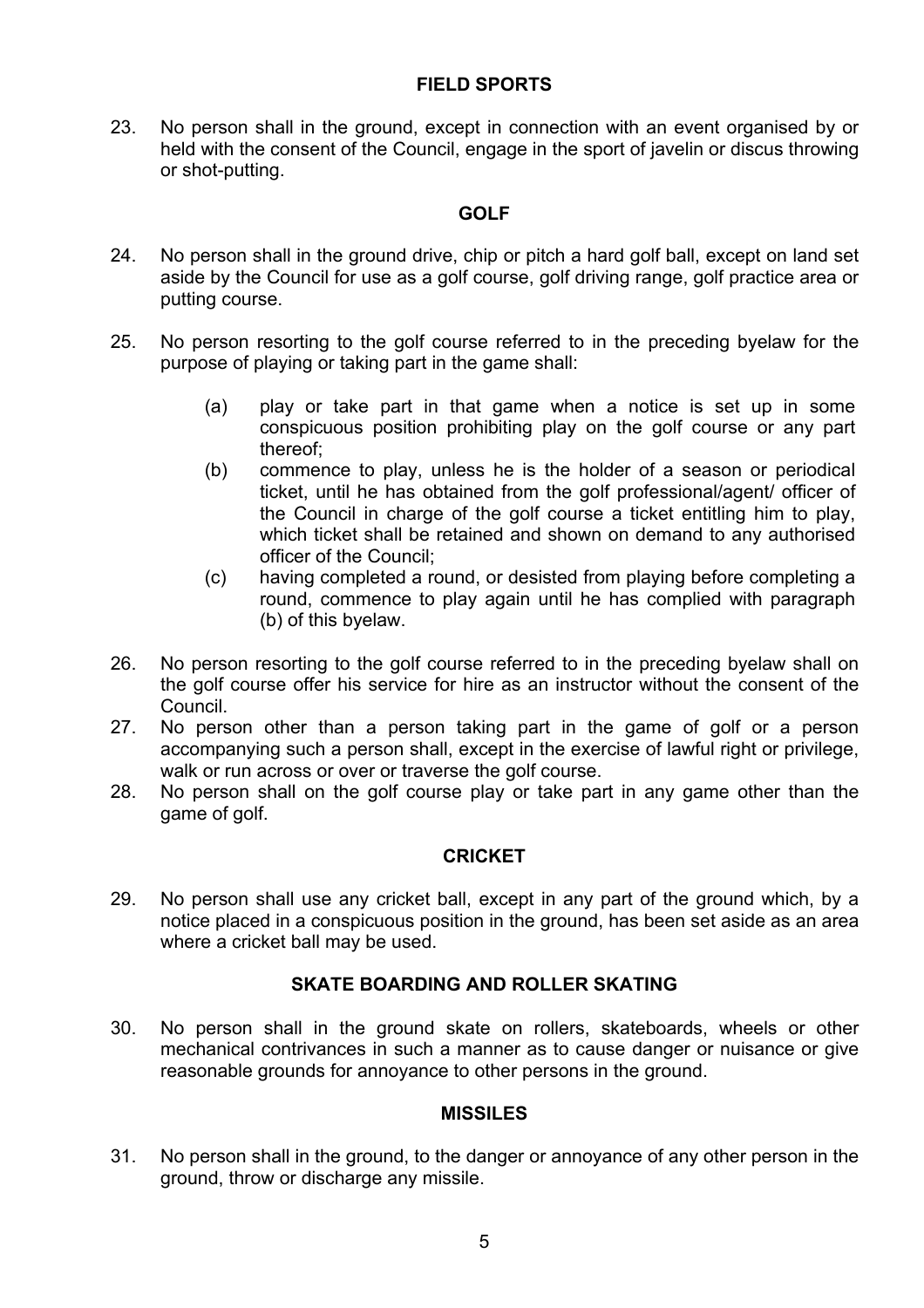32. No person shall:

#### **Bathing**

(a) without reasonable excuse, bathe or swim in any waterway comprised in the grounds listed in Schedule 4 to these byelaws except in an area where a notice exhibited by the Council permits bathing and swimming;

#### **Pollution of waterways**

(b) intentionally, carelessly or negligently foul or pollute any waterway comprised in the grounds listed in Schedule 3 to these byelaws;

#### **Watercourses**

(c) knowingly cause or permit the flow of any drain or watercourse in the grounds listed in Schedule 3 to these byelaws to be obstructed or diverted, or open, shut or otherwise work or operate any sluice or similar apparatus in the ground.

#### **MODEL BOATS**

33. No person shall, without the consent of the Council, operate or sail on any waterway comprised in any of the grounds listed in Schedule 4 to these byelaws any model boat, except in an area where a notice exhibited by the Council permits the use of such boats.

#### **BOATS**

34. No person shall, without the consent of the Council, launch, operate or sail on any waterway comprised in the grounds listed in Schedule 4 to these byelaws any boat, power craft, dinghy, canoe, sailboard, inflatable or any like craft.

#### **INTERFERENCE WITH LIFE-SAVING EQUIPMENT**

35. No person shall, except in case of emergency, remove from or displace in the ground listed in Schedule 4 to these byelaws or otherwise tamper with any life-saving appliance provided by the Council.

#### **AIRCRAFT**

36. No person shall, except in case of emergency or with the consent of the Council, take off from or land in the ground in an aircraft, helicopter, hang-glider or hot-air balloon.

#### **KITES**

37. No person shall in the ground fly or cause or permit to be flown any kite in such a manner as to cause a danger, nuisance or annoyance to any other person in the ground.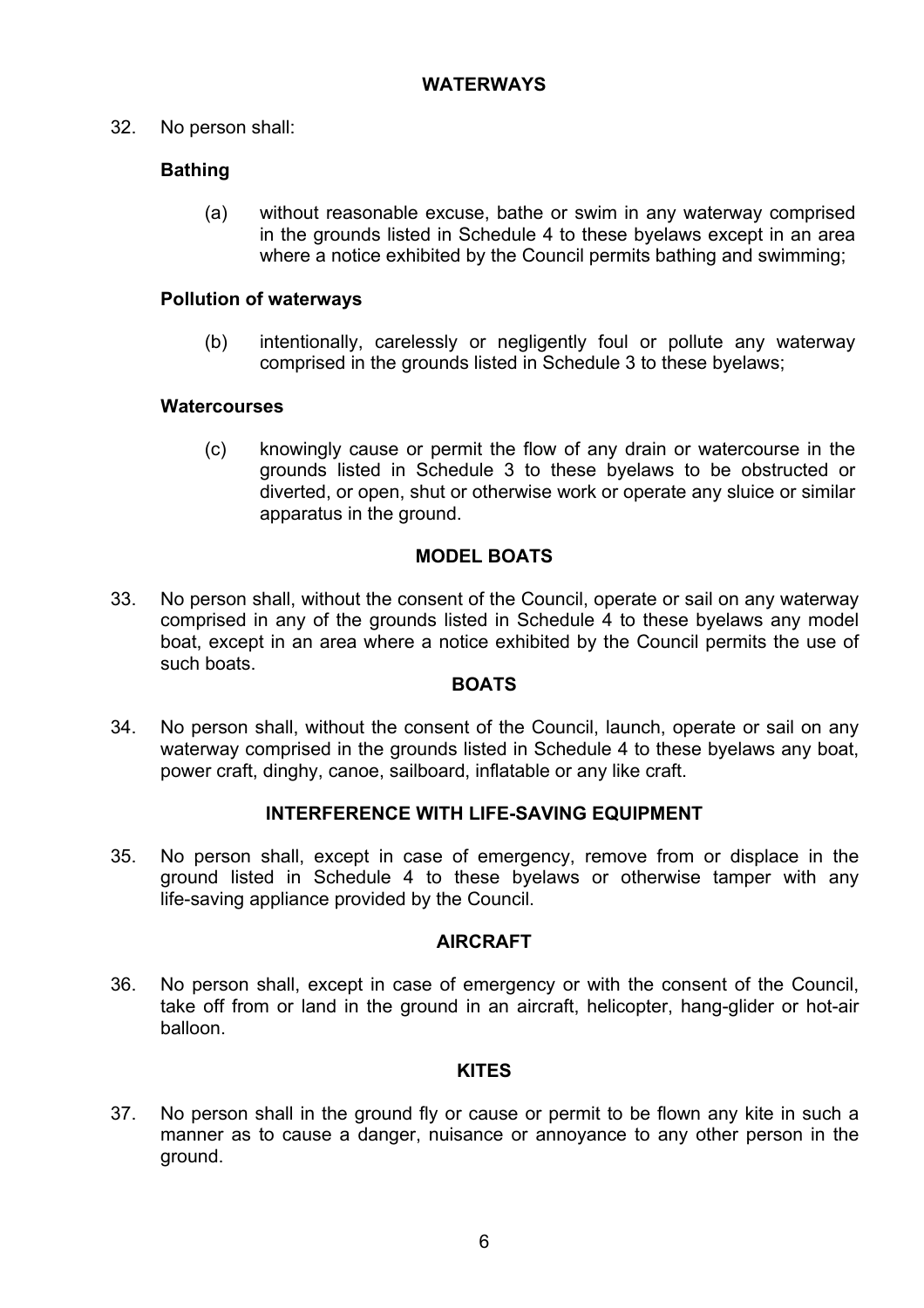- 38. (1) No person shall in the ground intentionally light a fire, or place, throw or let fall a lighted match or any other thing so as to be likely to cause a fire.
	- (2) This byelaw shall not apply to any event held with the consent of the Council.
	- (3) This byelaw shall not prevent the lighting or use of a properly constructed camping stove or cooker in an area which, by a notice placed on or near thereto and set aside for the purpose, in such a manner as not to cause danger of or damage by fire.

#### **FISHING AND PROTECTION OF WILDLIFE**

- 39. (1) No person shall in the ground intentionally kill, injure, take or disturb any animal or fish or engage in hunting, shooting or fishing, or the setting of traps or nets or the laying of snares.
	- (2) This byelaw shall not prohibit any fishing which may be authorised by the Council.

#### **NOISE**

- 40. (1) No person shall in the ground, after being requested to desist by an officer of the Council, or by any person annoyed or disturbed, or by any person acting on his behalf:
	- (a) by shouting or singing; or
	- (b) by playing on a musical instrument; or
	- (c) by operating or permitting to be operated any radio, gramophone, amplifier, tape recorder or similar instrument; or
	- (d) by using a megaphone or other means to amplify or project a voice cause or permit to be made any noise which is so loud or so continuous or repeated as to give reasonable cause for annoyance to other persons in the ground.
	- (2) This byelaw shall not apply to any person holding or taking part in any entertainment held with the consent of the Council.

#### **PERFORMANCES**

41. No person shall, without the consent of the Council hold or take part in any public show, performance or exhibition in the ground.

#### **GATES**

42. Where the Council indicates by a notice conspicuously exhibited on or alongside any gate in the ground that leaving that gate open is prohibited, no person having opened that gate or caused it to be opened, shall leave it open.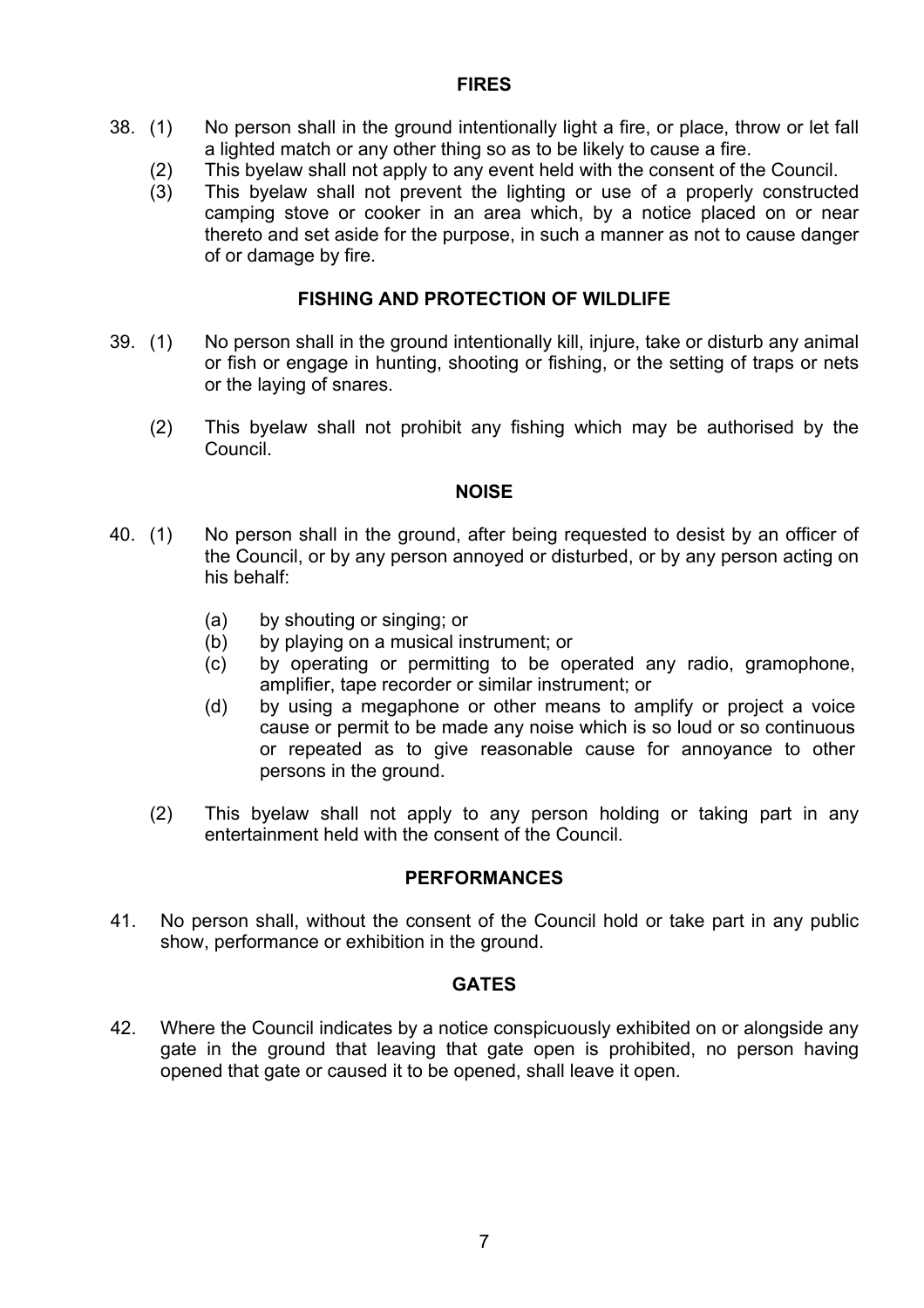- 43. No person shall in the ground:
	- (a) intentionally obstruct any officer of the Council in the proper execution of his duties;
	- (b) intentionally obstruct any person carrying out an act which is necessary to the proper execution of any contract with the Council; or
	- (c) intentionally obstruct any other person in the proper use of the ground, or behave so as to give reasonable grounds for annoyance to other persons in the ground.

#### **SAVINGS**

- 44. (1) An act necessary to the proper execution of his duty in the ground by an officer of the Council, or any act which is necessary to the proper execution of any contract with the Council, shall not be an offence under these byelaws.
	- (2) Nothing in or done under any of the provisions of these byelaws shall in any respect prejudice or injuriously affect any public right of way through the ground, or the rights of any person acting legally by virtue of some estate, right or interest in, over or affecting the ground or any part thereof.

#### **REMOVAL OF OFFENDERS**

45. Any person offending against any of these byelaws may be removed from the ground by an officer of the Council or a constable.

#### **PENALTY**

46. Any person offending against any of these byelaws shall be liable on summary conviction to a fine not exceeding level 2 on the standard scale.

#### **REVOCATION**

47. The byelaws for pleasure grounds made by the London Borough of Waltham Forest on 26 February 1979 and confirmed by Secretary of State for the Home Department on 13 June 1979 relating to the ground are hereby revoked.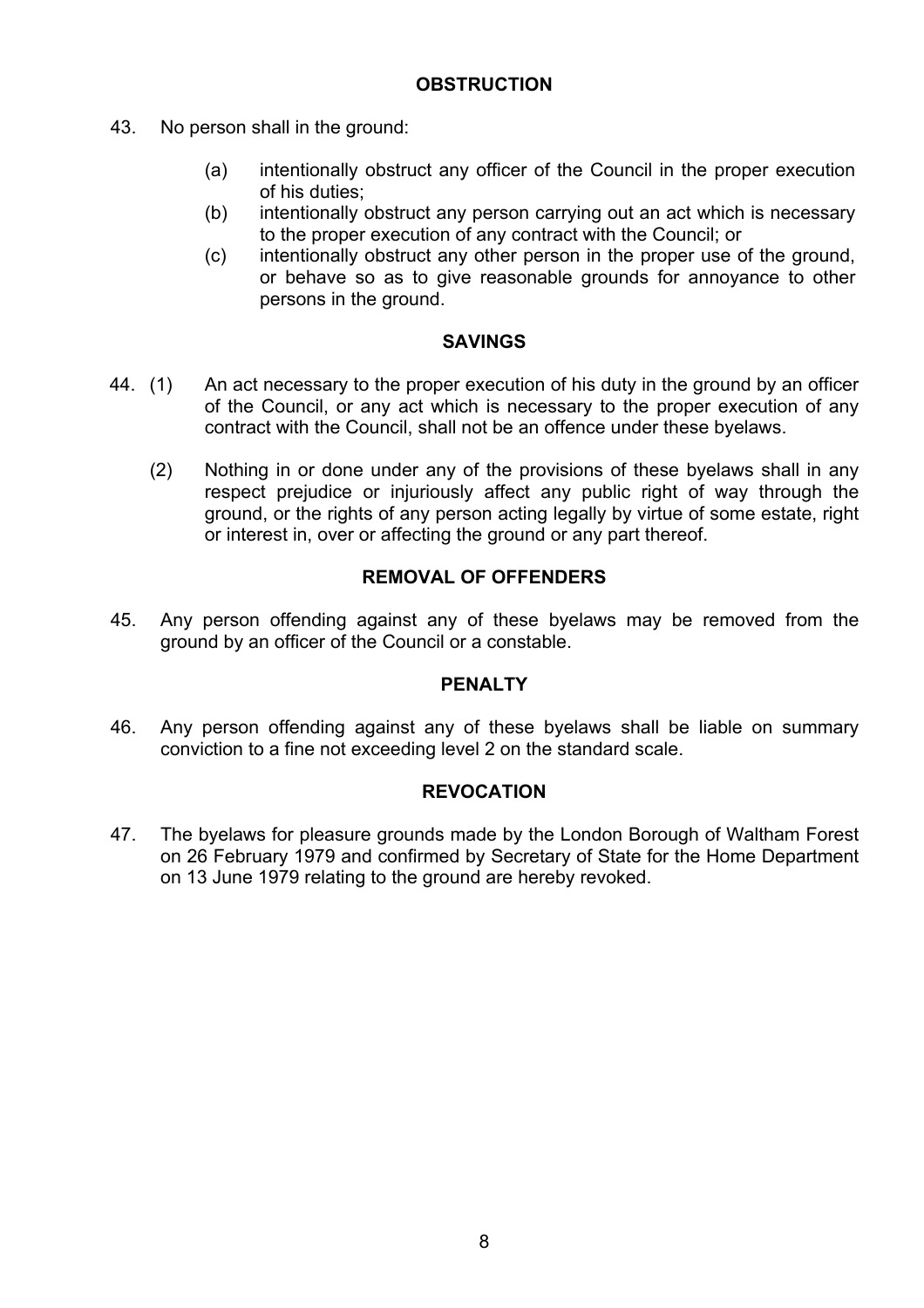#### **SCHEDULE 1**

The grounds referred to in byelaw 1 are as follows:

Abbots Park Abbots Park Road, Leyton E10 Acacia Road Playground Acacia Road, Leytonstone E11 All Saints Church (Closed Burial Ground) Ainslie Wood & Sports Ground Ainslie Wood Road, Chingford E4 Bisterne Avenue Park **Bisterne Avenue, Walthamstow E17** Blades Sports Ground Chingford Road, Walthamstow El 7 Bridge Road Playground Bridge Road, Walthamstow E 17 British Legion Road Open Space Whitehall Road, Chingford E4 Brittania Sports Ground Billet Road, Walthamstow E17 Cambrian Gardens Cambrian Road, Leyton E10 Cann Hall Park Cann Hall Road, Leytonstone E11 Cavendish Sports Ground Cavendish Road, Chingford E4 Cathall Gardens Cathall Road, Leytonstone E11 Chase Lane Park Waverley Avenue, Chingford E4 Chestnuts Sports Ground Forest Road, Walthamstow E17 Cheney Row Recreation Ground Folly Lane, Chingford E4 Ching Walk Way (Path) Chingford Mount Road, Chingford E4 Coppermill Playground Coppermill Road, Walthamstow E17 Coronation Gardens Leyton High Road, Leyton E10 Coronation Gardens Extension Oliver Road, Leyton E10 Coronation Gardens Playground Oliver Road, Leyton E10 Dames Road Playground Dames Road, Forest Gate E7 Drapers Field Sports Ground **Off Gordon Road, Leyton E10** Drysdale Park Drysdale Avenue, Chingford E4 Folly Lane Playground Folly Lane, Chingford E4 George White Sports Ground Billet Road, Walthamstow E17 Goode Memorial Gardens **Priory Avenue, Chingford E4** Grove Green Open Space and Play Area Grove Green Road, Leyton E 10 Harrow Green Playground Harrow Road, Leytonstone E11 Harrow Green War Memorial **Leytonstone High Road, E11** Henry Reynolds Gardens Bush Road, Leytonstone E11

#### **Name of Ground Location of Ground**

Old Church Road, Chingford E4

Broadfields Sports Ground Walthamstow Avenue, Walthamstow E17 Gunsite Playing Field **Walthamstow Avenue, Walthamstow E17**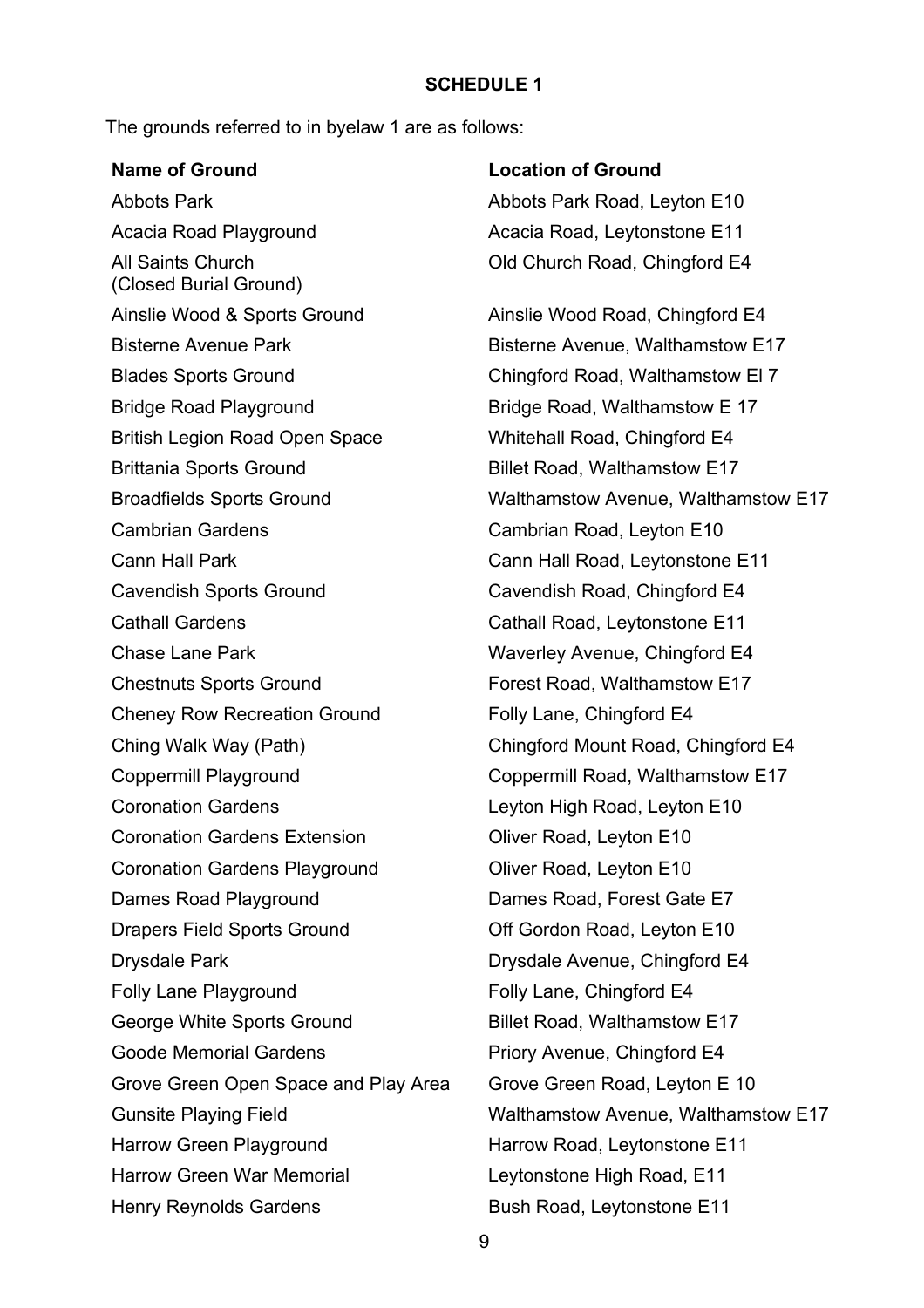Higham Hill Recreational Ground Higham Hill, Walthamstow E17 The Highams Park Tamworth Avenue, Chingford E4 Hollywood Way Conservation Area **Oakhill Road, Chingford E4** Inks Green Bowling Green **Ropers Avenue, Chingford E4** Ive Farm Stadium Villiers Close, Leyton E10 Jubilee Gardens **High Road, Leytonstone E11** Jubilee Sports Ground The Avenue, Chingford E4 Kelmscott Leisure Centre Markhouse Road, Walthamstow E17 Langthorne Park **High Road Leytonstone E11** Larkswood Playing Fields and Wood New Road, Chingford E4 Lee Valley Playing Fields Waltham Way Chingford E4 Leyton Green (Open Space) High Road, Leyton E10 Leyton Manor Park Capworth Street, Leyton E10 Leyton Playing Fields (Marsh Lane) Marsh Lane, Leyton E10 Lloyd Park/Aveling Park Forest Road, Walthamstow E17 Mallinson Park Woodford New Road, Woodford Mansfield Park **Mansfield Park** Old Church Road, Chingford E4 Marlowe Road Recreation Ground Marlowe Road, Walthamstow E17 Memorial Park **Ainslie Wood Road, Chingford E4** Parmiters Sports Ground Nelson Road, Chingford E4 Pimp Hall Nature Reserve Whitehall Road, Chingford E4 Pimp Hall Park Simmons Lane, Chingford E4 Queens Road Playground Queens Road, Walthamstow E17 Ridgeway Park **Calculation Cold Church Road, Chingford E4** The Rolls Sports Ground Hickman Avenue, Chingford E4 St Egberts Playing Fields Sewardstone Road, Chingford E4 St James Park **Exsex Road, Walthamstow E17** St Johns Parish Church Leytonstone (Closed Burial Ground) St Marys Parish Church Leyton (Closed Burial Ground) St Peters & St Pauls Church (Closed Burial Ground) Salisbury Hall Playing Fields Walthamstow Avenue, Chingford E4 St Peters in the Forest (Closed Burial Ground)

Low Hall Sports Ground South Access Road, Walthamstow E17 High Road, Leytonstone E11 Church Road, Leyton E10 The Green Chingford E4

Selborne Park and Square Selborne Walk, High Street, Walthamstow E17

Woodford New Road, Woodford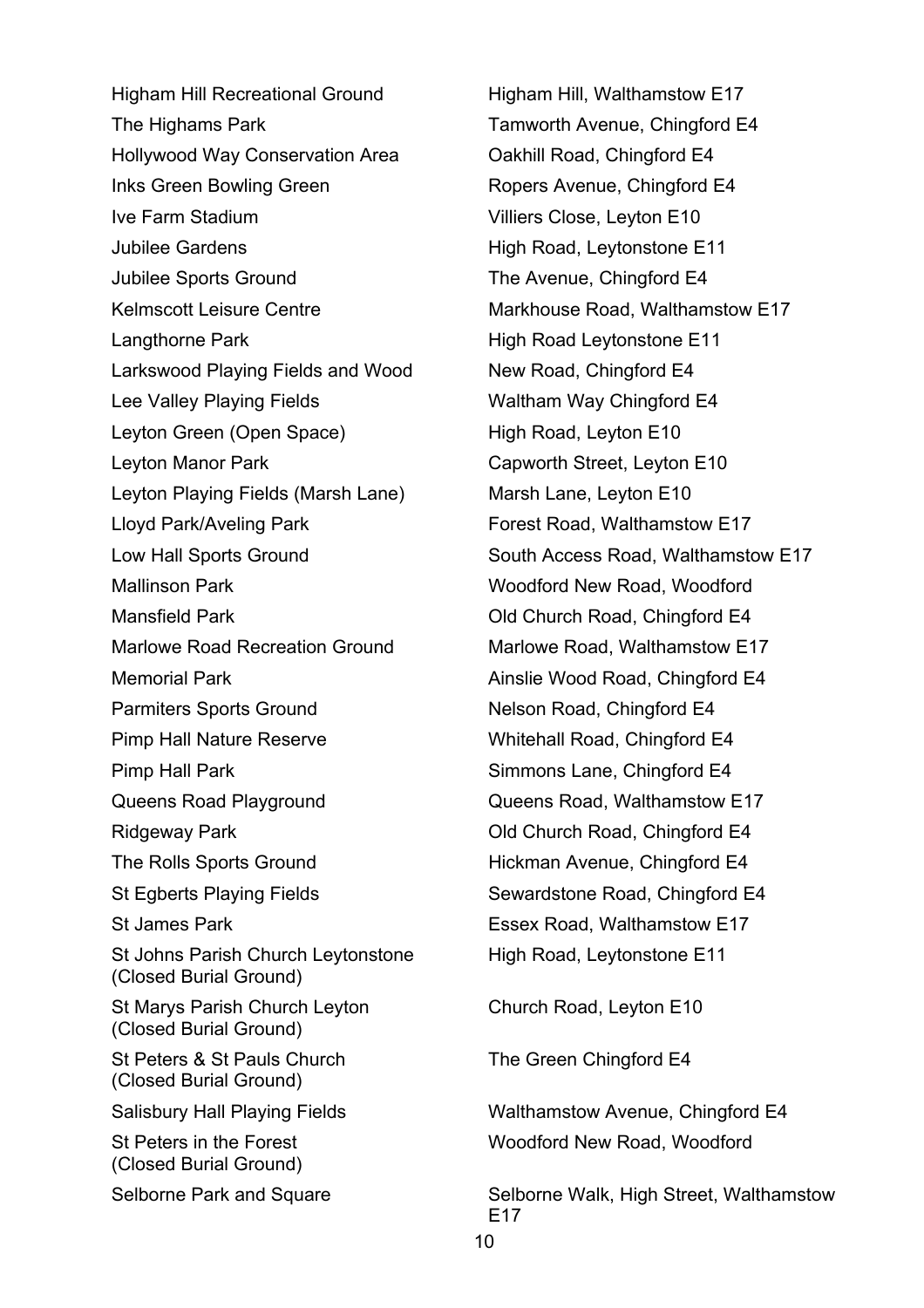Seymour Road Playground Seymour Road, Leyton E10 Sidmouth Park Sidmouth Park Road, Leyton E10 Skeltons Lane Recreation Ground Skeltons Lane, Leyton E10 Thatched House Open Space High Road, Leytonstone E11 Town Hall Gardens **Forest Road, Walthamstow E17** Tyne Acre Sports Ground Cheney Row, Walthamstow E17 Vestry Road Playground Vestry Road, Walthamstow E17 Vincent Road Recreation Ground Vincent Road, Chingford E4 Wadham Avenue **Wadham Avenue, Wadham Avenue**, Playground Chingford E4 Wingfield Children's Playground Wingfield Road, Walthamstow E17 Wingfield Park Wingfield Road, Walthamstow E17

Stoneydown Gardens **Pretoria Avenue, Walthamstow E17** Thomas Gamuel Park Chelmsford Road, Walthamstow E17

#### **SCHEDULE 2**

The grounds referred to in byelaw 2 are as follows:

All Saints Church (Closed Burial Ground) Ainslie Wood & Sports Ground **Ainslie Wood Road, Chingford E4** Bisterne Avenue Park **Bisterne Avenue, Walthamstow E17** Blades Sports Ground Chingford Road, Walthamstow E17 British Legion Road Open Space Whitehall Road, Chingford E4 Britannia Sports Ground Billet Road, Walthamstow E17 The Chestnuts Sports Ground Forest Road, Walthamstow E17 Cheney Row Recreation Ground Folly Lane, Chingford E4 Goode Memorial Gardens **Priory Avenue, Chingford E4** Gunsite Playing Field Walthamstow E17 Walthamstow Avenue, Walthamstow E17 The Highams Park Tamworth Avenue, Chingford E4 Hollywood Way Conservation Area **Cakhill Road, Chingford E4** Jubilee Gardens **High Road, Leytonstone El 1** Mallinson Park Woodford New Road, Woodford Mansfield Park **Canadian Cold Church Road, Chingford E4** Memorial Park **Ainslie Wood Road, Chingford E4** The Rolls Sports Ground Hickman Avenue, Chingford E4 St Egberts Playing Fields Sewardstone Road, Chingford E4 St Johns Parish Church Leytonstone High Road, Leytonstone El 1

Old Church Road, Chingford E4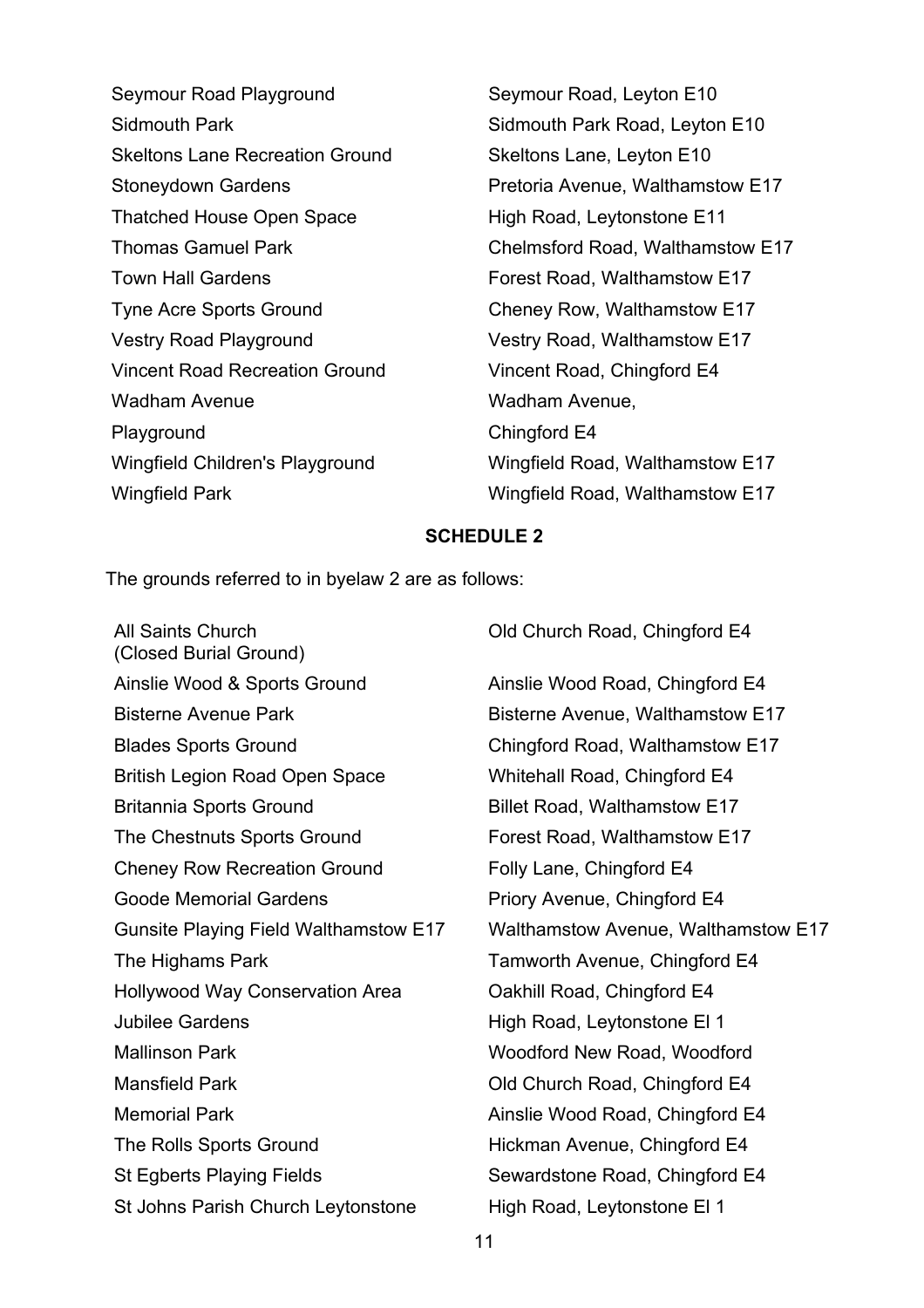| (Closed Burial Ground)                                  |                                  |
|---------------------------------------------------------|----------------------------------|
| St Marys Parish Church Leyton<br>(Closed Burial Ground) | Church Road, Leyton E10          |
| St Peters & St Pauls Church<br>(Closed Burial Ground)   | The Green, Chingford E4          |
| <b>Salisbury Hall Playing Fields</b>                    | Walthamstow Avenue, Chingford E4 |
| St Peters in the Forest<br>(Closed Burial Ground)       | Woodford New Road, Woodford      |
| <b>Tyne Acre Sports Ground</b>                          | Cheney Row Walthamstow E17       |
| Wadham Avenue Playground                                | Wadham Avenue, Chingford E4      |
|                                                         |                                  |

### **SCHEDULE 3**

The grounds referred to in byelaw 13 are as follows:

| Acacia Road Playground                             | Acacia Road, Leytonstone El 1      |
|----------------------------------------------------|------------------------------------|
| <b>All Saints Church</b><br>(Closed Burial Ground) | Old Church Road, Chingford E4      |
| <b>Bridge Road Playground</b>                      | Bridge Road, Walthamstow E17       |
| <b>British Legion Road Open Space</b>              | Whitehall Road, Chingford E4       |
| <b>Cambrian Gardens</b>                            | Cambrian Road, Leyton E10          |
| *Cann Hall Park                                    | Conn Hall Road, Leytonstone El 1   |
| *The Chestnuts Sports Ground                       | Forest Road, Walthamstow E17       |
| <b>Cheney Row Recreation Ground</b>                | Folly Lane, Chingford E4           |
| Ching Walk Way (Path)                              | Chingford Mount Road, Chingford E4 |
| Coppermill Playground                              | Coppermill Road, Walthamstow E17   |
| <b>Coronation Gardens</b>                          | Leyton High Road, Leyton E10       |
| *Coronation Gardens Playground                     | Oliver Road, Leyton E10            |
| Dames Road Playground                              | Dames Road, Forest Gate E7         |
| *Drysdale Park                                     | Drysdale Avenue, Chingford E4      |
| <b>Folly Lane Playground</b>                       | Folly Lane, Chingford E4           |
| <b>Goode Memorial Gardens</b>                      | Priory Avenue, Chingford E4        |
| Grove Green Open Space and Play Area               | Grove Green Road, Leyton E10       |
| Harrow Green Playground                            | Harrow Road, Leytonstone E 11      |
| <b>Harrow Green War Memorial</b>                   | Leytonstone High Road, E11         |
| <b>Henry Reynolds Gardens</b>                      | Bush Road, Leytonstone E11         |
| The Highams Park                                   | Tamworth Avenue, Chingford E4      |
| <b>Hollywood Way Conservation Area</b>             | Oakhill Road, Chingford E4         |
| Inks Green Bowling Green                           | Ropers Avenue, Chingford E4        |
| <b>Jubilee Gardens</b>                             | High Road, Leytonstone E11         |
|                                                    |                                    |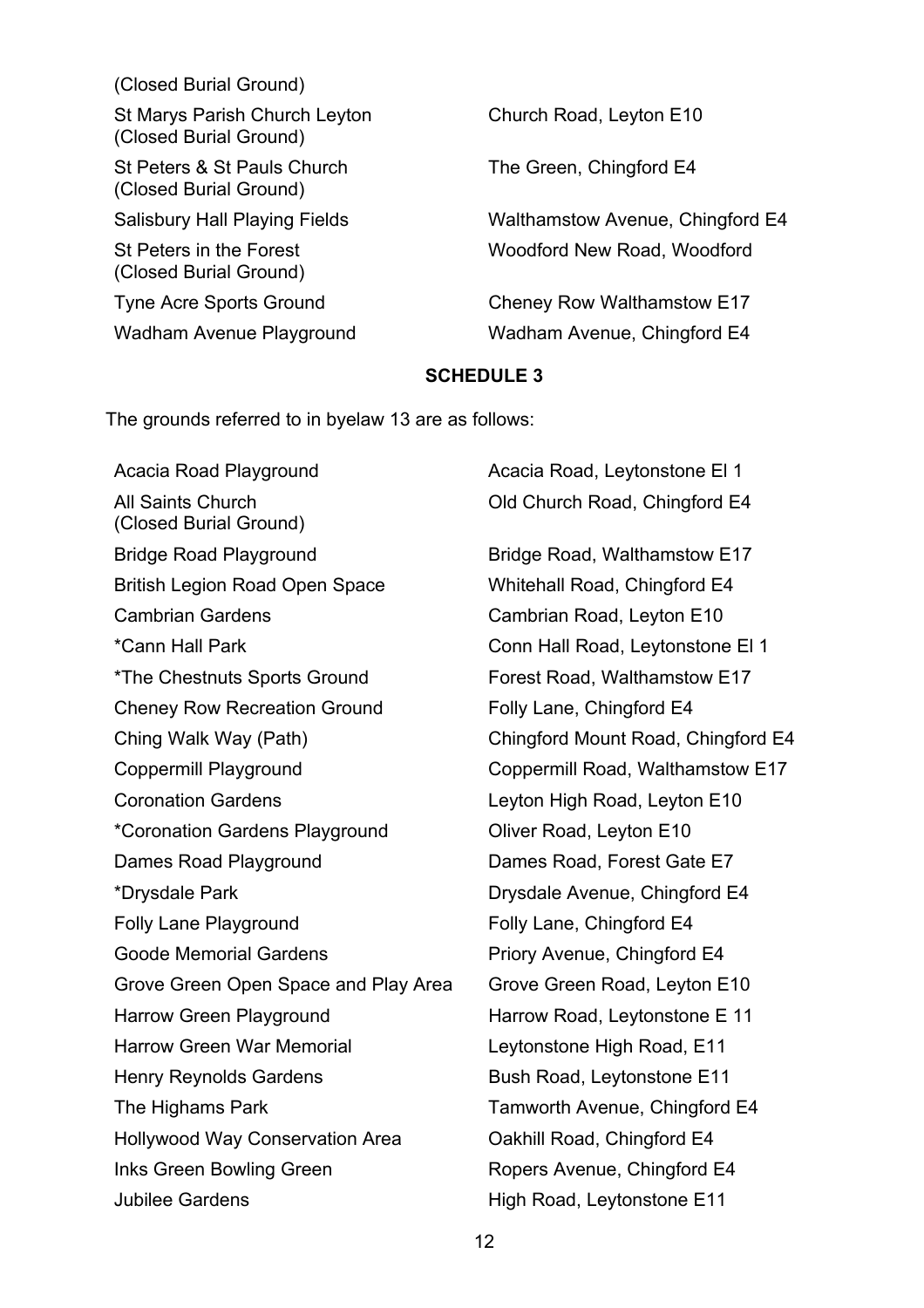| Markhouse Road, Walthamstow E17                           |
|-----------------------------------------------------------|
| <b>High Road Leytonstone E11</b>                          |
| High Road, Leyton E10                                     |
| Capworth Street, Leyton E10                               |
| Woodford New Road, Woodford                               |
| Old Church Road, Chingford E4                             |
| Ainslie Wood Road, Chingford E4                           |
| Whitehall Road, Chingford E4                              |
| Simmons Lane, Chingford E4                                |
| High Road, Leytonstone El 1                               |
| Church Road, Leyton E10                                   |
| The Green, Chingford E4                                   |
| Woodford New Road, Woodford                               |
| Selbome Walk, High Street, Walthamstow<br>E <sub>17</sub> |
| Seymour Road, Leyton E10                                  |
| Sidmouth Park Road, Leyton E10                            |
| Skeltons Lane, Leyton E10                                 |
| High Road, Leytonstone E11                                |
| Chelmsford Road, Walthamstow E17                          |
| Forest Road, Walthamstow E17                              |
| Vestry Road, Walthamstow E17                              |
| Wadham Avenue, Chingford E4                               |
| Wingfield Road, Walthamstow E17                           |
|                                                           |

\*Except in the designated areas where the Council has, by a notice placed in a conspicuous position in the ground, set aside such area for ball games.

#### **SCHEDULE 4**

The grounds to which byelaws 32, 33, 34 and 35 apply are as follows:

| The Highams Park                | Tamworth Avenue, Chingford E4   |
|---------------------------------|---------------------------------|
| Langthorne Park                 | High Road, Leytonstone E11      |
| Lloyd Park/Aveling Park         | Forest Road, Walthamstow E17    |
| <b>Memorial Park</b>            | Ainslie Wood Road, Chingford E4 |
| <b>Pimp Hall Nature Reserve</b> | Whitehall Road, Chingford E4    |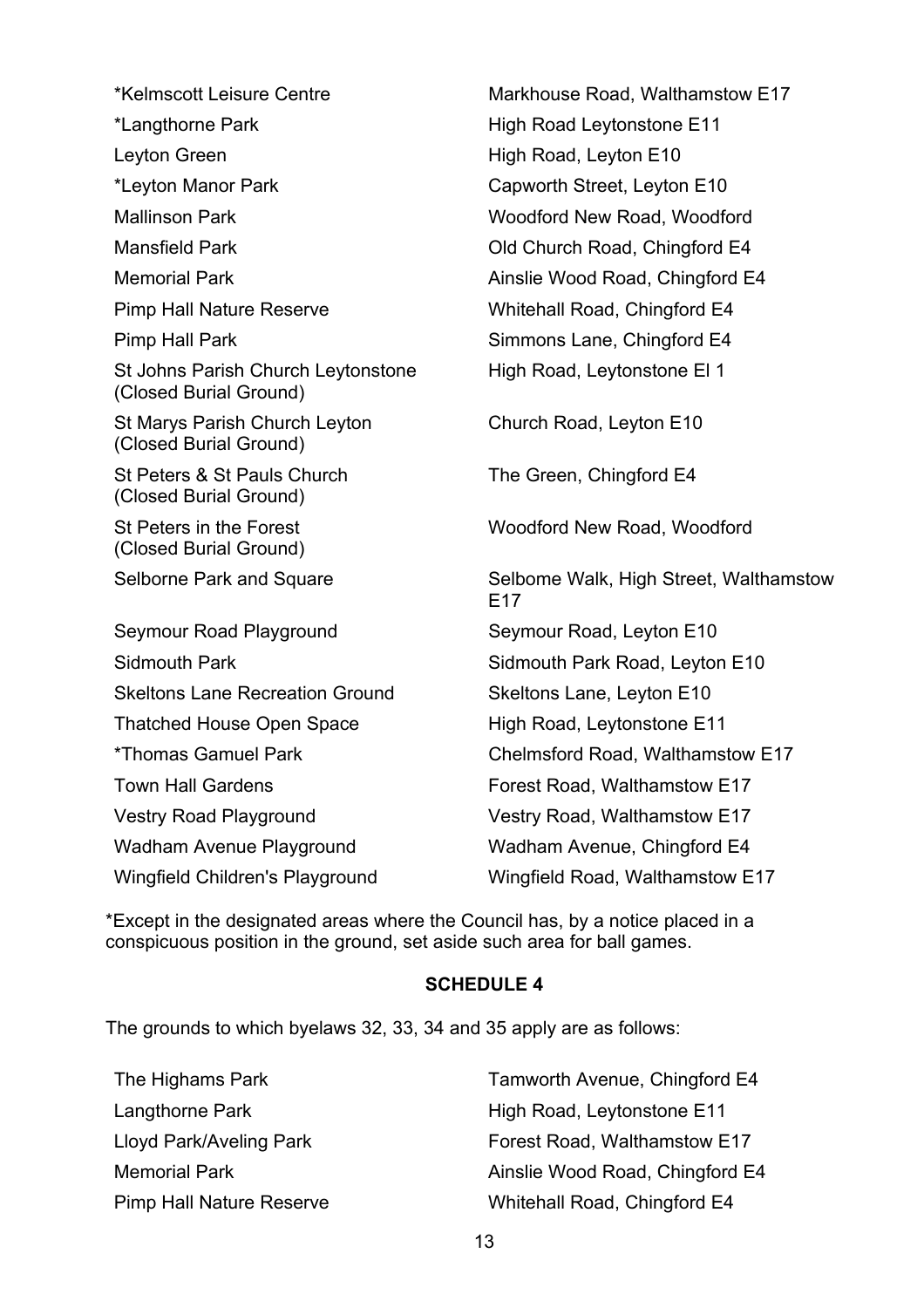#### **SCHEDULE 5**

The grounds to which byelaws 10 and 12(7) apply are as follows:

Abbots Park Abbotts Park Road, Leyton E10 Bisterne Avenue Park **Bisterne Avenue, Walthamstow E17** Bridge Road Playground Bridge Road, Walthamstow E17 Cann Hall Park Cann Hall Road, Leytonstone E11 Coppermill Playground Coppermill Road, Walthamstow E17 Coronation Gardens Playground Oliver Road, Leyton E10 Drysdale Park Drysdale Avenue, Chingford E4 Folly Lane Playground Folly Lane, Chingford E4 Grove Green Open Space and Play Area Grove Green Road, Leyton E10 Harrow Green Playground Harrow Road, Leytonstone E11 Henry Reynolds Gardens **Bush Road, Leytonstone E11** Higham Hill Recreation Ground Higham Hill, Walthamstow E17 Langthorne Park **High Road, Leytonstone E11** Leyton Manor Park Capworth Street, Leyton E10 Lloyd Park/Aveling Park **Forest Road. Walthamstow E17** Memorial Park **Ainslie Wood Road, Chingford E4** Pimp Hall Park Simmons Lane, Chingford E4 Queens Road Playground Queens Road, Walthamstow E17 Ridgeway Park **Calculation Cold Church Road, Chingford E4** St James Park **Expanditus** Essex Road, Walthamstow E17 Selborne Park & Square Selborne Walk High Street, Walthamstow Seymour Road Playground Seymour Road, Leyton E10 Sidmouth Park **Sidmouth Park Road, Leyton E10** Skeltons Lane Recreation Ground Skeltons Lane, Leyton E10 Stoneydown Gardens **Pretoria Avenue, Walthamstow E17** Thomas Gamuel Park Chelmsford Road, Walthamstow E17 Wingfield Childrens Playground Wingfield Road, Walthamstow E17

E17

### **SCHEDULE 6**

The grounds to which Byelaws 11 and 12(2) apply are as follows:

Abbots Parks **Abbots Park Road, Leyton E10**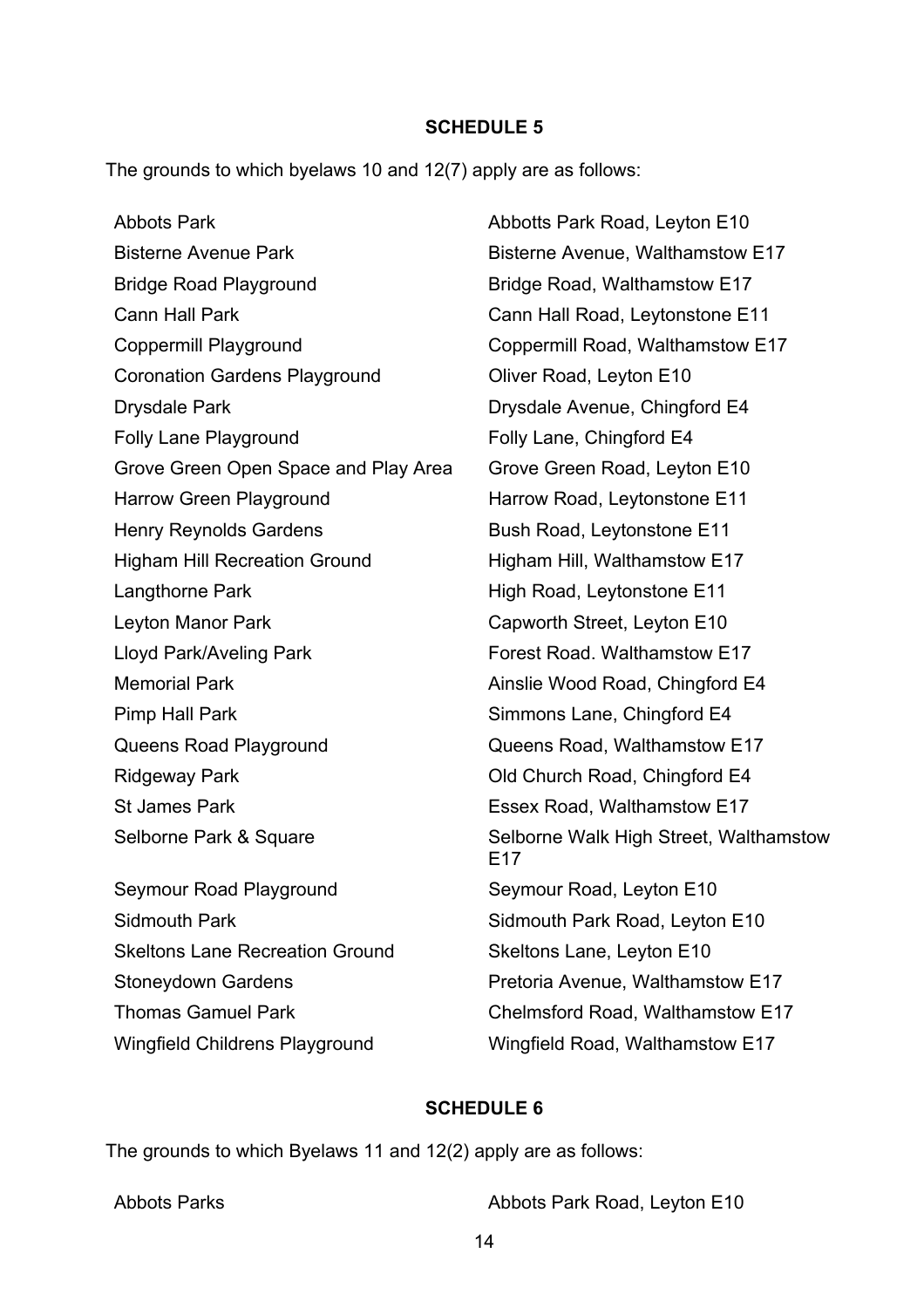Acacia Road Playground Acacia Road, Leytonstone E11 Bisterne Avenue Park Bistern Avenue, Walthamstow E17 Cann Hall Park Cann Hall Road, Leytonstone E11 Chase Lane Park Waverley Avenue, Chingford E4 Coppermill Playground Coppermill Road, Walthamstow E17 Coronation Gardens Playground Oliver Road, Leyton E10 Dames Road Playground Dames Road, Forest Gate E7 Drysdale Park Drysdale Avenue, Chingford E4 Folly Lane Playground Folly Lane, Chingford E4 Grove Green Open Space and Play Area Grove Green Road, Leyton E10 Higham Hill Recreation Ground Higham Hill, Walthamstow E17 Langthorne Park **High Road, Leytonstone E11** Lloyd Park/Aveling Park Forest Road, Walthamstow E17 Memorial Park **Ainslie Wood Road, Chingford E4** Pimp Hall Park Simmons Lane, Chingford E4 Queens Road Playground Queens Road, Walthamstow E17 Ridgeway Park **Calculation Cold Church Road, Chingford E4** St James Park **Exsex Road, Walthamstow E17** Seymour Road Playground Seymour Road, Leyton E10 Sidmouth Park **Sidmouth Park Road, Leyton E10** Skeltons Lane Recreation Ground Skeltons Lane, Leyton E10 Stoneydown Gardens **Pretoria Avenue, Walthamstow E17** Thomas Gamuel Park Chelmsford Road, Walthamstow E17 Vestry Road Playground Vestry Road, Walthamstow E17 Vincent Road Recreation Ground Vincent Road, Chingford E4

Wingfield Children's Playground Wingfield Road, Walthamstow E17